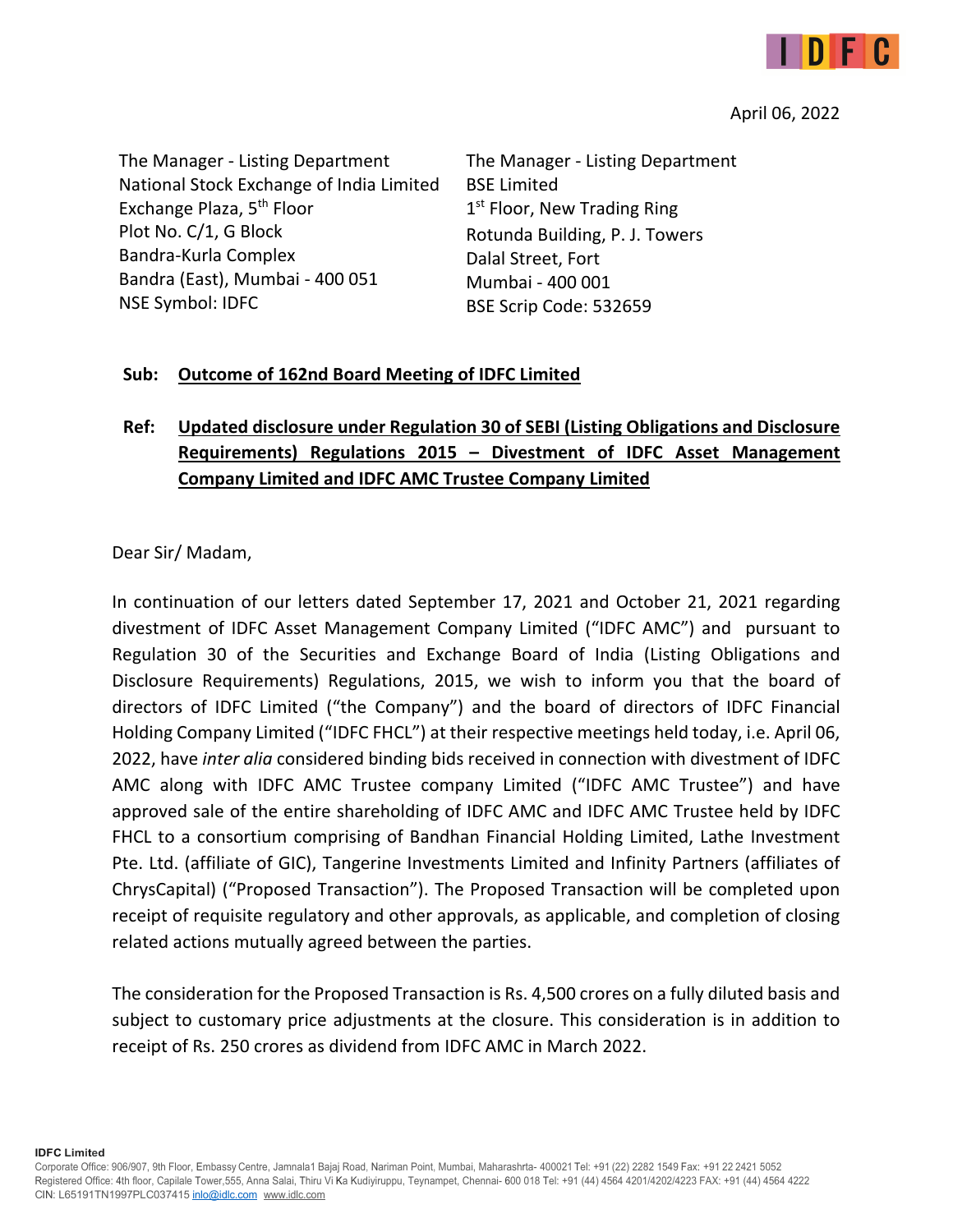

The details as required under Regulation 30 of the SEBI (Listing Obligations and Disclosure Requirements) Regulations, 2015 read with SEBI Circular No. CIR/CFD/CMD/4/2015 dated September 9, 2015, will be shared at the time of completion of the Proposed Transaction.

A copy of the press release in connection with the Proposed Transaction is attached as Annexure ‐1.

The above information is also available on the website of the Company: www.idfc.com

Kindly take the aforesaid on record.

Yours faithfully, For **IDFC Limited** 

 $d\ell$ 

**Mahendra N Shah Company Secretary** 

Encl.: A/a

**IDFC Limited**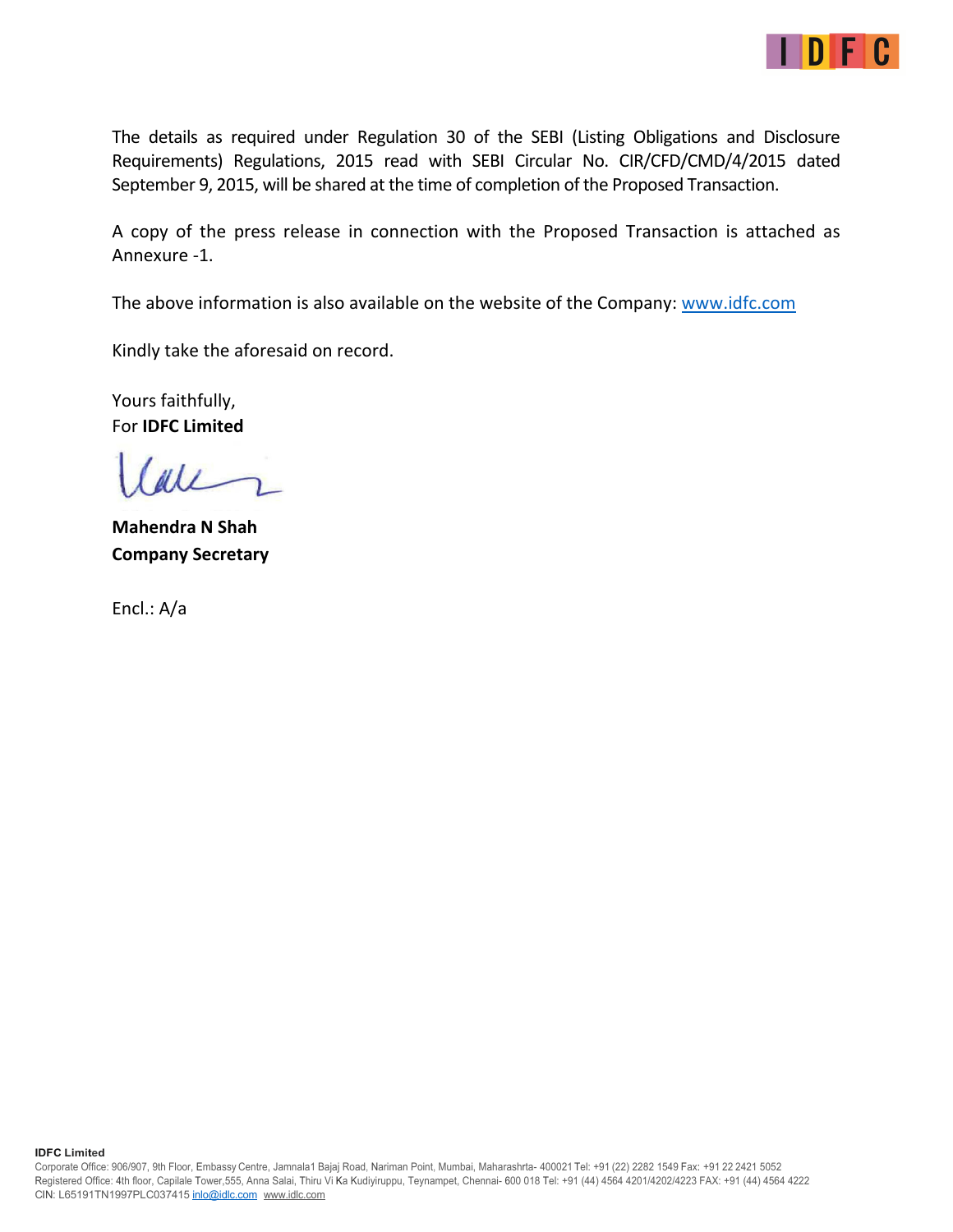#### **Bandhan Financial Holdings, GIC and ChrysCapital consortium set to acquire IDFC AMC**

**Mumbai, April 0**6**, 2022:** IDFC Limited ("IDFC") and a consortium comprising Bandhan Financial Holdings Limited ("BFHL"), GIC ("GIC") and ChrysCapital ("CC") have entered into a definitive agreement to acquire IDFC Asset Management Company Limited ("IDFC AMC") and IDFC AMC Trustee Company Limited from IDFC Limited, for a consideration of INR 4,500 crore subject to receipt of necessary regulatory approvals and customary closing conditions.

The Bandhan consortium was selected through a highly competitive divestment process which witnessed strong participation from strategic players and financial investors. This is a highly tracked acquisition and will be the largest deal in the Indian asset management industry to date.

The agreement envisages continuity of the current management team and investment processes at IDFC AMC, helping unitholders benefit from consistency in the high-quality investment approach IDFC AMC is reputed for. This will be supplemented well by Bandhan's brand as well as GIC's and CC's international network and experience which will aid IDFC AMC in further cementing its position in the asset management industry and propel further growth.

**Anil Singhvi, Chairman of IDFC Limited commented**: "This transaction is a significant milestone in our plan of unlocking value and the consideration demonstrates strong position of IDFC AMC in the Indian Mutual Fund space. We have achieved signing within 6 months of the Board's decision to divest, which further demonstrates IDFC Board's commitment to consummate the merger of IDFC Limited and IDFC Financial Holding Company with IDFC First Bank. The Bandhan consortium with its strong brand and resources will further strengthen distribution of products and improving overall experience for IDFC AMC's investors and distributors."

**Karni S Arha, Managing Director, Bandhan Financial Holdings Limited said**: "Bandhan has always focused on financial inclusion and making formal financial services available to the masses. We believe that the asset management industry will be one of the fastest growing segments in the Indian financial services industry and hence has been identified as a key vertical in our future growth plans. The acquisition of IDFC AMC provides us with a scaled‐up asset management platform, with a stellar management team and a pan India distribution network. IDFC AMC could benefit significantly from the Bandhan brand and continue strengthening its position in the asset management industry. Also, we are happy to partner with marquee investors such as GIC & ChrysCapital and are confident that this venture will enhance value for all the stakeholders of Bandhan and IDFC AMC."

**Choo Yong Cheen, Chief Investment Officer of Private Equity, GIC said**: "GIC is pleased to continue our partnership with the Bandhan group and ChrysCapital through this new investment in IDFC AMC. We believe IDFC AMC is in a favourable position to capture the strong secular growth in the currently under‐penetrated Indian asset management industry."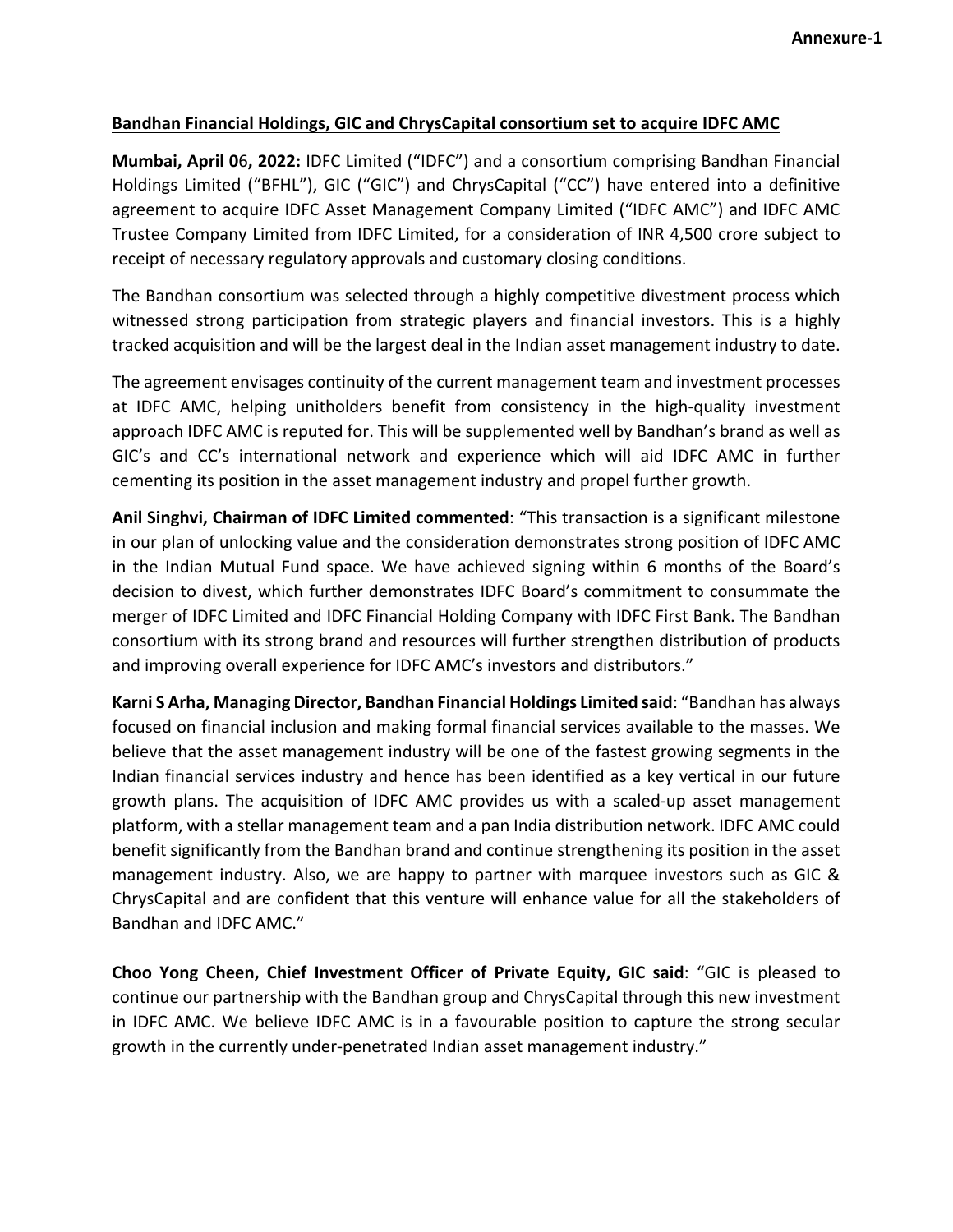**Mr Ashish Agarwal, Managing Director, ChrysCapital said**: "ChrysCapital is very excited to partner with BFHL and GIC to buy out IDFC AMC, a quality platform with a seasoned management team. The Company is well poised for the future with strong industry tailwinds including increasing financialization of savings and a growing equity culture amongst the younger generation."

Citigroup Global Markets India Private Limited acted as the exclusive financial advisor and Cyril Amarchand Mangaldas as the legal advisors to IDFC Limited. JM Financial Limited acted as the exclusive financial advisor and Khaitan & Co and Trilegal as the legal advisors to the Bandhan consortium.

### **IDFC Asset Management Company Limited**

Established in 2000, IDFC AMC manages over INR 1,15,000 crore of Asset Under Management (AUM) at the end of March 31, 2022 for over 1 million investor folios representing leading institutions, corporates, family offices and individual clients. IDFC AMC is India's 9<sup>th</sup> largest asset manager by AUM, with a seasoned investment team and deep, on-the-ground presence in over 50+ cities and investors in 750+ cities and towns across the country.

### **Bandhan Financial Holdings Limited ("BFHL")**

BFHL is wholly owned by Bandhan Financial Services Limited (BFSL), a Non‐Banking Finance Company – Core Investment Company ("NBFC CIC"). Incorporated in 2014, BFHL is the promoter and an associate company of Bandhan Bank Limited ("Bandhan Bank") and is registered with the Reserve Bank of India ("RBI") under the 2013 Licensing Guidelines, as an NBFC categorized, as a Non‐Operative Financial Holding Company ("NOFHC"). Presently, BFHL holds ~40% stake in Bandhan Bank.

## **GIC**

GIC is a leading global investment firm established in 1981. As the manager of Singapore's foreign reserves, GIC takes a long‐term, disciplined approach to investing, and is uniquely positioned across a wide range of asset classes and active strategies globally. These include listed equities, fixed income, real estate, private equity, venture capital, and infrastructure. The firm's long-term approach, multi‐asset capabilities, and global connectivity enables it to be an investor of choice. Headquartered in Singapore, it has a global talent force of over 1,800 people in 10 key financial cities and has investments in over 40 countries.

For more information, please visit gic.com.sg or follow us on LinkedIn.